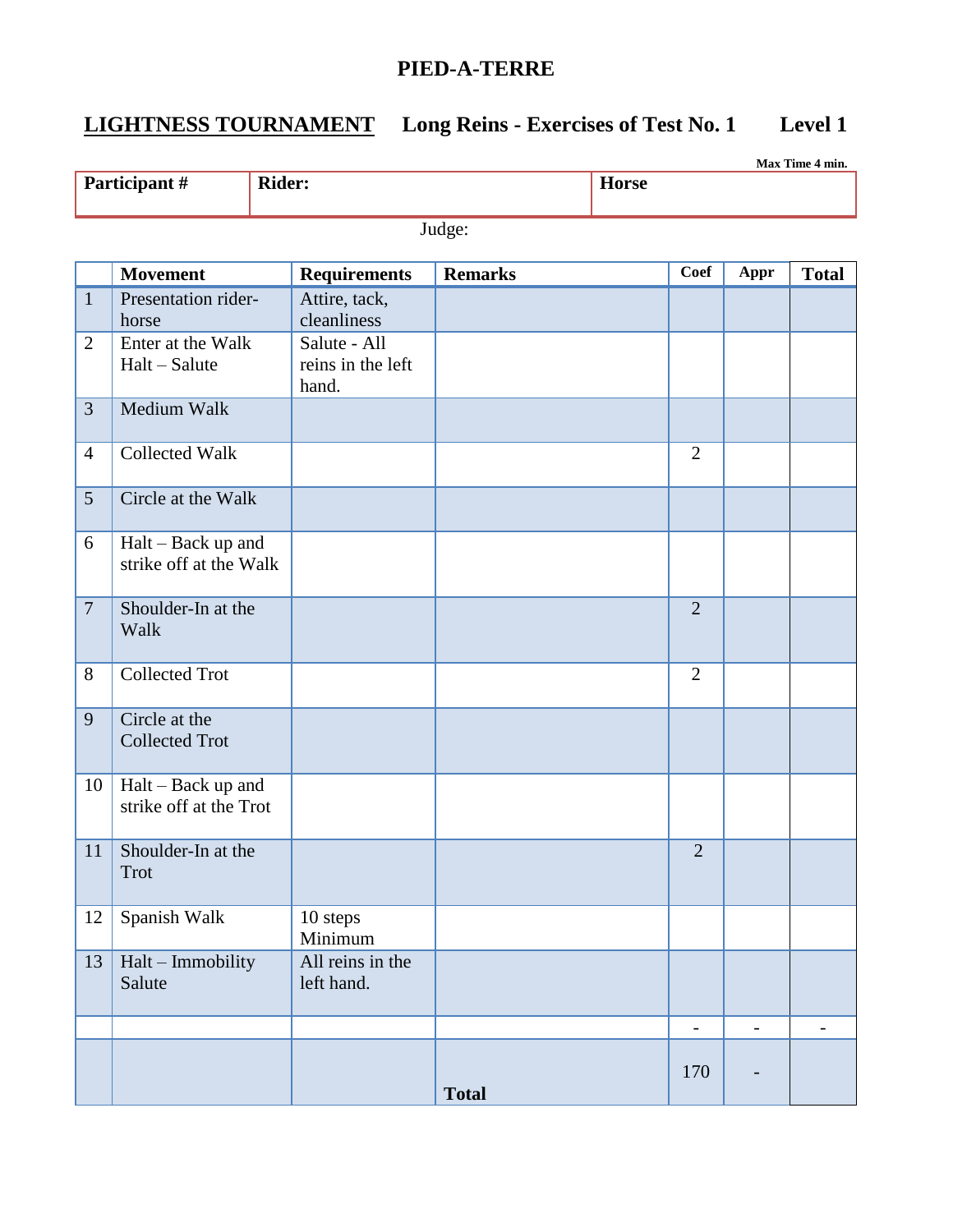| <b>Technical Composition</b>                                                      | Coef           | Appr | <b>Total</b> |
|-----------------------------------------------------------------------------------|----------------|------|--------------|
| Walk (Life, impulsion, regularity, looseness and spontaneity)                     | $\overline{2}$ |      |              |
| Trot (Collection, impulsion, regularity, cadence, balance, elasticity, lightness) | 2              |      |              |
| Impulsion and regularity of the horse                                             | $\overline{2}$ |      |              |
| Submission and enjoyment of the horse                                             | $\overline{2}$ |      |              |
| Balance and lightness of the horse                                                | 3              |      |              |
| Self carriage                                                                     | $\overline{2}$ |      |              |
| Lightness and discretion of the rider's aids                                      | 3              |      |              |
| Descent of aids                                                                   |                |      |              |
|                                                                                   | 170            |      |              |
| <b>Total</b>                                                                      |                |      |              |

| <b>Artistic Presentation</b>                      | Coef           | Appr | <b>Total</b> |
|---------------------------------------------------|----------------|------|--------------|
| Rhythm, selection of the music                    | 2              |      |              |
| Interpretation of the music                       | $\overline{2}$ |      |              |
| Choreography and use of the arena.                | $\overline{2}$ |      |              |
| Degree of difficulty                              | $\overline{2}$ |      |              |
| Harmony and grace between the rider and the horse | 3              |      |              |
|                                                   |                |      |              |
|                                                   | 110            |      |              |
| <b>Total</b>                                      |                |      |              |

| <b>Grand Total</b>           | <b>Total</b> |
|------------------------------|--------------|
| <b>Movements</b>             |              |
| <b>Technical Composition</b> |              |
| <b>Artistic Presentation</b> |              |
| <b>Grand Total</b>           |              |

| First error: $1\%$ from the 100%       |    |  |  |  |
|----------------------------------------|----|--|--|--|
| to be deducted from the total obtained | 1% |  |  |  |
| Second error: 2 % from the 100%        | 2% |  |  |  |
| to be deducted from the total obtained |    |  |  |  |
| Third error: Disqualification          |    |  |  |  |
|                                        |    |  |  |  |
|                                        |    |  |  |  |
| LGRAND TOTAL                           |    |  |  |  |

| <b>GRAND TOTAL</b> |  |
|--------------------|--|
|                    |  |
|                    |  |

| <b>Grand Total</b> | $\overline{\mathbf{x}}$<br>-- | 100 | $\div$ (max test 1) | $\blacksquare$ $\blacksquare$ $\blacksquare$ $\blacksquare$ $\blacksquare$ $\blacksquare$ $\blacksquare$ $\blacksquare$ $\blacksquare$ $\blacksquare$ $\blacksquare$ $\blacksquare$ $\blacksquare$ $\blacksquare$ $\blacksquare$ $\blacksquare$ $\blacksquare$ $\blacksquare$ $\blacksquare$ $\blacksquare$ $\blacksquare$ $\blacksquare$ $\blacksquare$ $\blacksquare$ $\blacksquare$ $\blacksquare$ $\blacksquare$ $\blacksquare$ $\blacksquare$ $\blacksquare$ $\blacksquare$ $\blacks$ |  |
|--------------------|-------------------------------|-----|---------------------|--------------------------------------------------------------------------------------------------------------------------------------------------------------------------------------------------------------------------------------------------------------------------------------------------------------------------------------------------------------------------------------------------------------------------------------------------------------------------------------------|--|
|                    | $-$<br>$\mathbf{Y}$           | TUV |                     | $=$                                                                                                                                                                                                                                                                                                                                                                                                                                                                                        |  |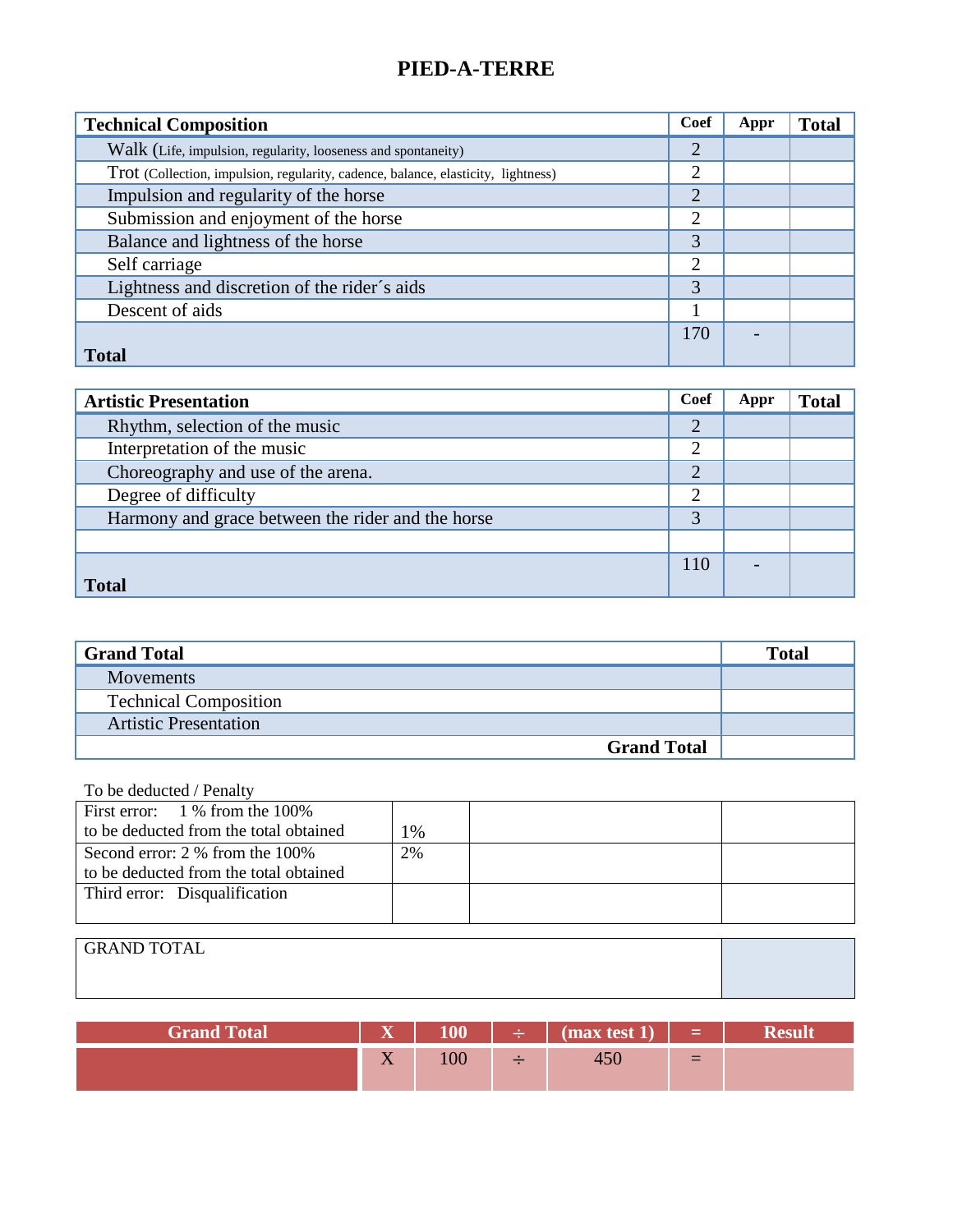## **LIGHTNESS TOURNAMENT Long Reins - Exercises of Test No. 2 Level 2**

|                | Max Time 6 min.                                 |                                                            |                |                          |                          |              |  |  |  |
|----------------|-------------------------------------------------|------------------------------------------------------------|----------------|--------------------------|--------------------------|--------------|--|--|--|
|                | Participant #                                   | <b>Rider:</b>                                              |                | <b>Horse</b>             |                          |              |  |  |  |
|                | Judge:                                          |                                                            |                |                          |                          |              |  |  |  |
|                | <b>Movement</b>                                 | <b>Requirements</b>                                        | <b>Remarks</b> | <b>Coef</b>              | Appr                     | <b>Total</b> |  |  |  |
| $\mathbf{1}$   | Presentation rider-<br>horse                    | Attire, tack,<br>cleanliness                               |                |                          |                          |              |  |  |  |
| $\overline{2}$ | Enter at<br>the Collected Trot<br>Halt - Salute | Salute - All<br>reins in the left<br>hand.                 |                |                          |                          |              |  |  |  |
| $\overline{3}$ | Haunches-In at the<br>Walk                      |                                                            |                | $\overline{2}$           |                          |              |  |  |  |
| $\overline{4}$ | Direct Pirouette at<br>the Walk                 |                                                            |                |                          |                          |              |  |  |  |
| 5              | <b>Collected Trot</b>                           |                                                            |                | $\overline{2}$           |                          |              |  |  |  |
| 6              | Haunches-In at the<br><b>Collected Trot</b>     |                                                            |                |                          |                          |              |  |  |  |
| $\overline{7}$ | Half-Pass at the<br><b>Collected Trot</b>       |                                                            |                |                          |                          |              |  |  |  |
| 8              | Piaffe                                          | Repeat twice                                               |                | $\overline{2}$           |                          |              |  |  |  |
| 9              | Passage                                         | Repeat twice or<br>more                                    |                | $\overline{2}$           |                          |              |  |  |  |
| 10             | Jambette                                        | At the Halt<br>One side, step<br>forward<br>The other side |                |                          |                          |              |  |  |  |
| 10             | Spanish Walk                                    | 15 steps<br>Minimum                                        |                | $\overline{2}$           |                          |              |  |  |  |
| 11             | Halt - Immobility<br>Salute                     | All reins in the<br>left hand.                             |                |                          |                          |              |  |  |  |
|                |                                                 |                                                            |                | $\overline{\phantom{a}}$ | $\overline{\phantom{0}}$ |              |  |  |  |
|                |                                                 |                                                            | <b>Total</b>   | 170                      |                          |              |  |  |  |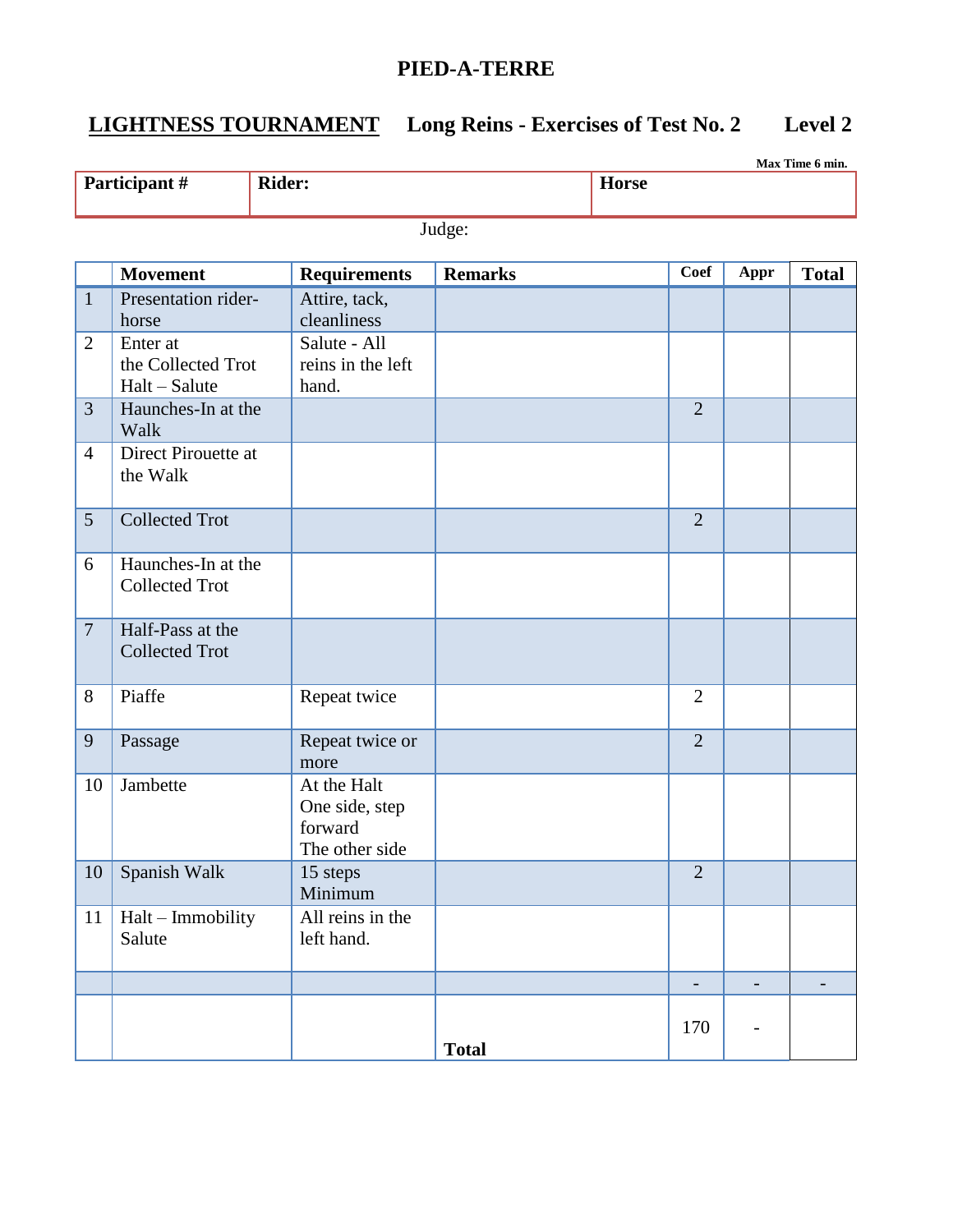| <b>Technical Composition</b>                                                                | Coef           | Appr | <b>Total</b> |
|---------------------------------------------------------------------------------------------|----------------|------|--------------|
| Walk (Life, impulsion, regularity, looseness and spontaneity)                               | $\overline{2}$ |      |              |
| Collected Trot (Collection, impulsion, regularity, cadence, balance, elasticity, lightness) | $\overline{2}$ |      |              |
| Piaffe (Collection, impulsion, regularity, cadence, balance, elasticity, lightness)         |                |      |              |
| Passage (Collection, impulsion, regularity, cadence, balance, elasticity, lightness)        |                |      |              |
| Impulsion and regularity of the horse                                                       | $\overline{2}$ |      |              |
| Submission and enjoyment of the horse                                                       |                |      |              |
| Balance and lightness of the horse                                                          | 3              |      |              |
| Self carriage                                                                               | $\overline{2}$ |      |              |
| Lightness and discretion of the rider's aids                                                | 3              |      |              |
| Descent of aids                                                                             | $\overline{2}$ |      |              |
|                                                                                             | 200            |      |              |
| <b>Total</b>                                                                                |                |      |              |

| <b>Artistic Presentation</b>                      | <b>Coef</b>    | Appr | <b>Total</b> |
|---------------------------------------------------|----------------|------|--------------|
| Rhythm, selection of the music                    | 3              |      |              |
| Interpretation of the music                       | $\overline{2}$ |      |              |
| Choreography and use of the arena.                | 3              |      |              |
| Degree of difficulty                              | 3              |      |              |
| Harmony and grace between the rider and the horse | 3              |      |              |
|                                                   |                |      |              |
|                                                   | 140            |      |              |
| <b>Total</b>                                      |                |      |              |

| <b>Grand Total</b>           | <b>Total</b> |
|------------------------------|--------------|
| <b>Movements</b>             |              |
| <b>Technical Composition</b> |              |
| <b>Artistic Presentation</b> |              |
| <b>Grand Total</b>           |              |

| First error: $1\%$ from the 100%       |    |  |
|----------------------------------------|----|--|
| to be deducted from the total obtained | 1% |  |
| Second error: 2 % from the 100%        | 2% |  |
| to be deducted from the total obtained |    |  |
| Third error: Disqualification          |    |  |
|                                        |    |  |

| <b>GRAND TOTAL</b> |  |
|--------------------|--|
|                    |  |
|                    |  |

| <b>Grand Total</b> | $\overline{\mathbf{x}}$<br>z  |       | <u> 수 - 1</u> | $\text{max test 1}$ |          |  |
|--------------------|-------------------------------|-------|---------------|---------------------|----------|--|
|                    | $\sim$ $\sim$<br>$\mathbf{Y}$ | 1 V V |               | JIV                 | $\equiv$ |  |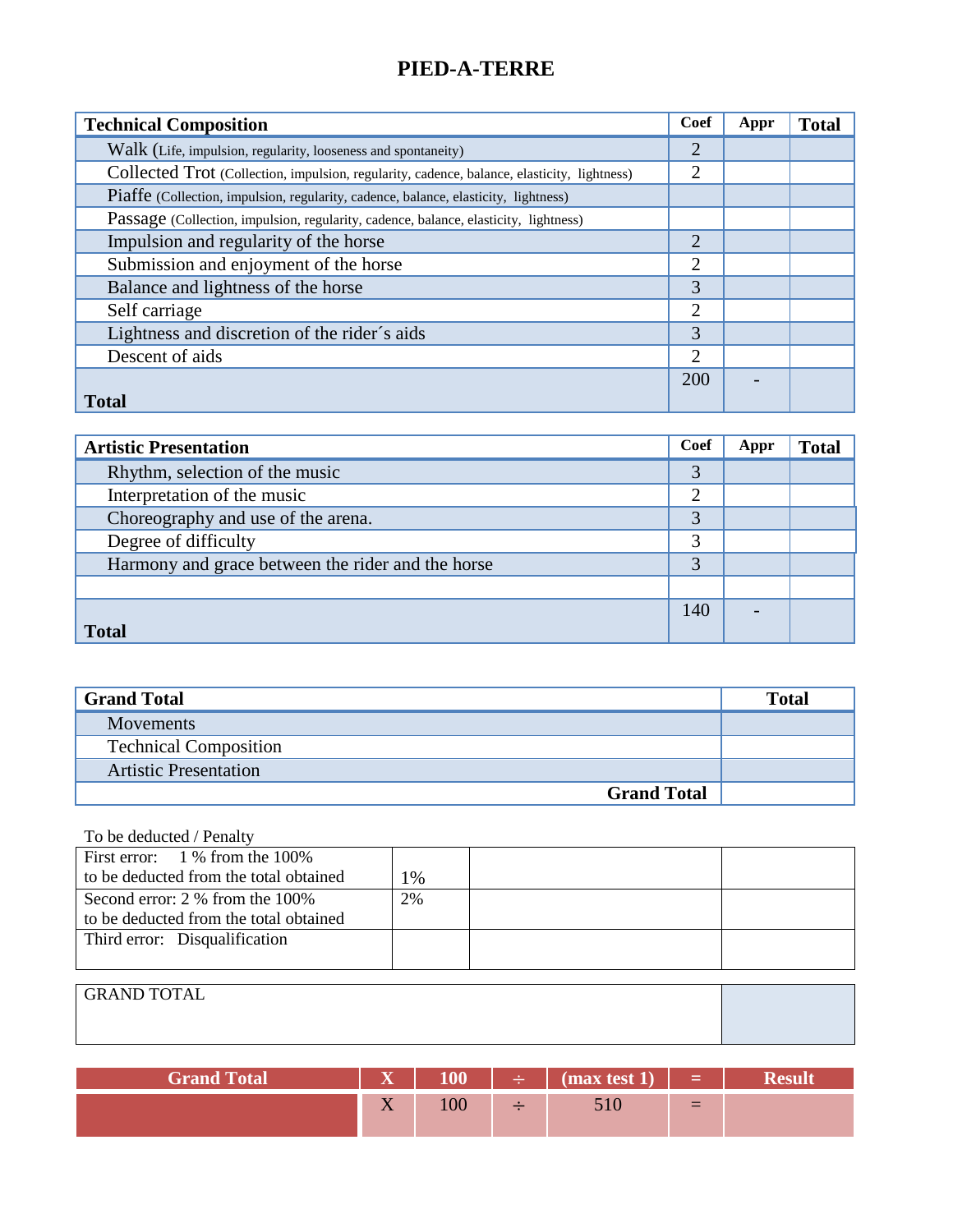# **LIGHTNESS TOURNAMENT Long Reins - Exercises of Test No. 3 Level 3**

|                |                                               |                                               |                |                   |                          | Max Time 6 min.   |
|----------------|-----------------------------------------------|-----------------------------------------------|----------------|-------------------|--------------------------|-------------------|
|                | Participant#                                  | <b>Rider:</b>                                 |                | <b>Horse</b>      |                          |                   |
|                |                                               |                                               | Judge:         |                   |                          |                   |
|                | <b>Movement</b>                               | <b>Requirements</b>                           | <b>Remarks</b> | <b>Coef</b>       | Appr                     | <b>Total</b>      |
| $\mathbf{1}$   | Presentation rider-<br>horse                  | Attire, tack,<br>cleanliness                  |                |                   |                          |                   |
| $\overline{2}$ | Enter at<br>the Passage<br>Halt - Salute      | Salute - All<br>reins in the left<br>hand.    |                |                   |                          |                   |
| $\overline{3}$ | Piaffe                                        |                                               |                | $\overline{2}$    |                          |                   |
| $\overline{4}$ | Passage                                       |                                               |                | $\overline{2}$    |                          |                   |
| 5              | $Pi$ affe $\rightarrow$ Passage               |                                               |                | $\overline{2}$    |                          |                   |
| 6              | Passage $\rightarrow$ Piaffe                  |                                               |                |                   |                          |                   |
| $\overline{7}$ | <b>Collected Canter</b>                       |                                               |                | $\overline{2}$    |                          |                   |
| 8              | Haunches-In at the<br><b>Collected Canter</b> |                                               |                |                   |                          |                   |
| 9              | Half-Pass at the<br><b>Collected Canter</b>   |                                               |                |                   |                          |                   |
| 10             | Circle at the<br><b>Collected Canter</b>      |                                               |                |                   |                          |                   |
| 11             | Levade                                        | Twice<br>45 degrees                           |                | $\overline{2}$    |                          |                   |
| 12             | Pirouette in 3 legs                           | Both sides                                    |                |                   |                          |                   |
| 13             | Spanish Walk                                  | 15 steps<br>Minimum                           |                | $\overline{2}$    |                          |                   |
| 14             | Halt - Immobility<br>Salute                   | Horse Bows.<br>All reins in the<br>left hand. |                |                   |                          |                   |
|                |                                               |                                               |                | $\qquad \qquad -$ | $\overline{\phantom{a}}$ | $\qquad \qquad -$ |
|                |                                               |                                               | <b>Total</b>   | 200               |                          |                   |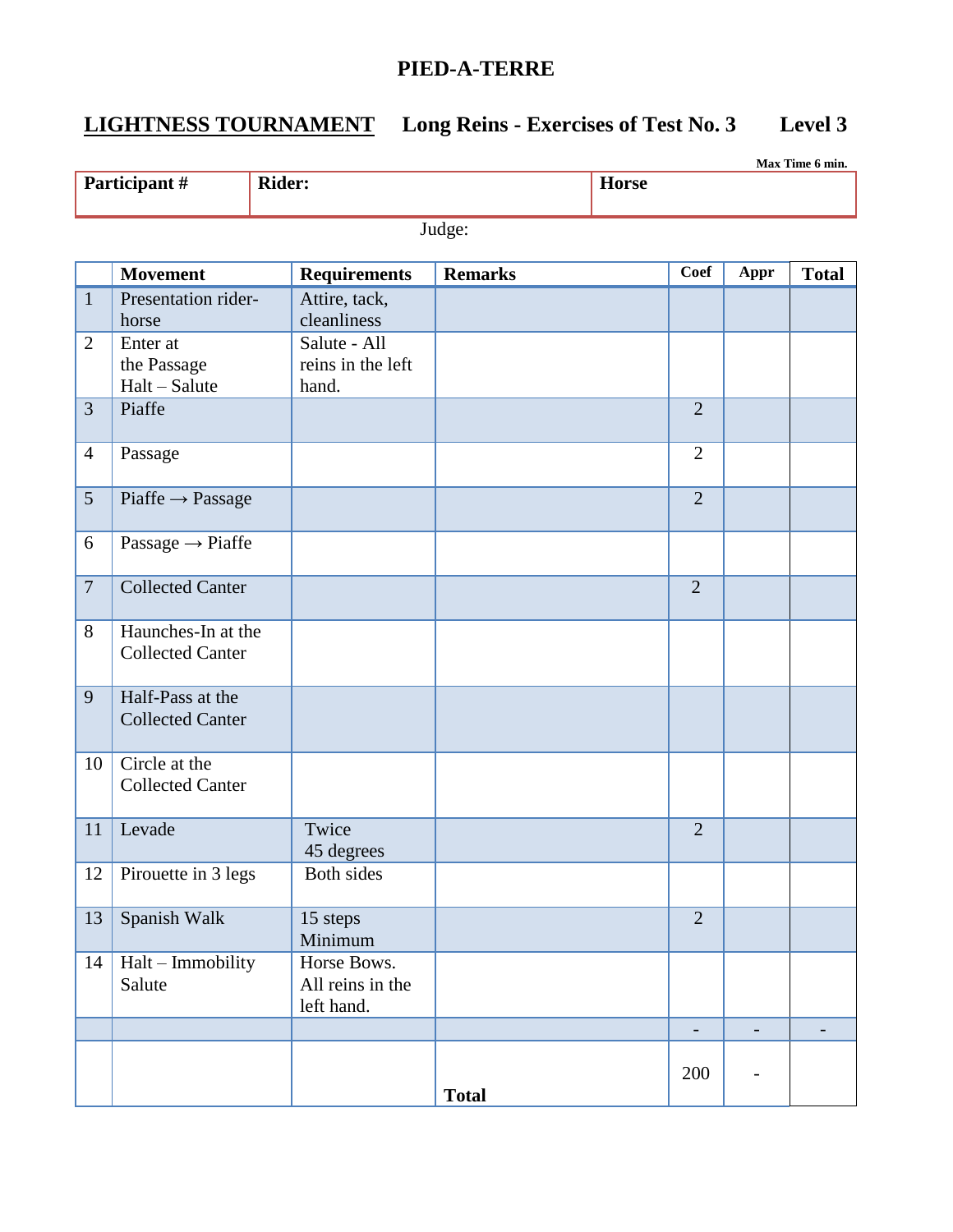| <b>Technical Composition</b>                                                                | Coef           | Appr | <b>Total</b> |
|---------------------------------------------------------------------------------------------|----------------|------|--------------|
| Collected Trot (Collection, impulsion, regularity, cadence, balance, elasticity, lightness) | $\overline{2}$ |      |              |
| Piaffe (Collection, impulsion, regularity, cadence, balance, elasticity, lightness)         | $\overline{2}$ |      |              |
| Passage (Collection, impulsion, regularity, cadence, balance, elasticity, lightness)        | $\overline{2}$ |      |              |
| Collected Canter (Collection, impulsion, regularity, cadence, balance, lightness)           |                |      |              |
| Impulsion and regularity of the horse                                                       | $\overline{2}$ |      |              |
| Submission and enjoyment of the horse                                                       | $\overline{2}$ |      |              |
| Balance and lightness of the horse                                                          | 3              |      |              |
| Self carriage                                                                               | 3              |      |              |
| Lightness and discretion of the rider's aids                                                | 3              |      |              |
| Descent of aids                                                                             | 3              |      |              |
|                                                                                             | 230            |      |              |
| <b>Total</b>                                                                                |                |      |              |

| <b>Artistic Presentation</b>                      | <b>Coef</b> | Appr | <b>Total</b> |
|---------------------------------------------------|-------------|------|--------------|
| Rhythm, selection of the music                    | 3           |      |              |
| Interpretation of the music                       | 3           |      |              |
| Choreography and use of the arena.                | 3           |      |              |
| Degree of difficulty                              | 3           |      |              |
| Harmony and grace between the rider and the horse | 3           |      |              |
|                                                   |             |      |              |
|                                                   | 150         |      |              |
| <b>Total</b>                                      |             |      |              |

| <b>Grand Total</b>           | <b>Total</b> |
|------------------------------|--------------|
| <b>Movements</b>             |              |
| <b>Technical Composition</b> |              |
| <b>Artistic Presentation</b> |              |
| <b>Grand Total</b>           |              |

| First error: $1\%$ from the 100%       |    |  |
|----------------------------------------|----|--|
| to be deducted from the total obtained | 1% |  |
| Second error: 2 % from the 100%        | 2% |  |
| to be deducted from the total obtained |    |  |
| Third error: Disqualification          |    |  |
|                                        |    |  |

| <sup>1</sup> GRAND TOTAL |  |
|--------------------------|--|
|                          |  |
|                          |  |

| <b>Grand Total</b> | $\overline{\mathbf{x}}$<br>. | 100 | . ÷ 1 | $\frac{1}{2}$ (max test 1) | - <b>- - - - -</b> - - |  |
|--------------------|------------------------------|-----|-------|----------------------------|------------------------|--|
|                    | T<br>$\Lambda$               | 100 |       | vov                        | $=$                    |  |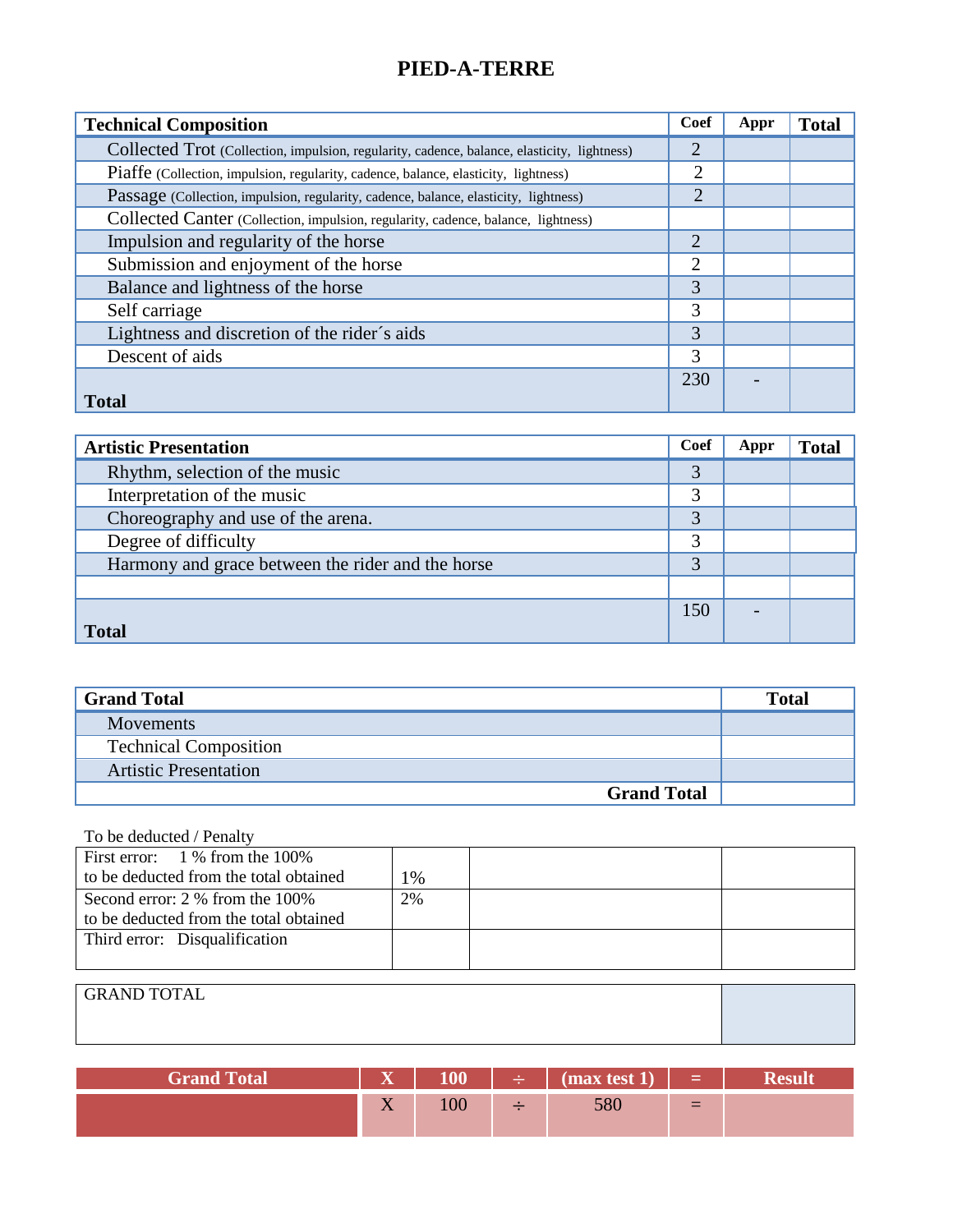## **LIGHTNESS TOURNAMENT Long Reins - Exercises of Test No. 4 Level 4**

|                | Max Time 7 min.                 |               |                              |                |              |                |               |              |
|----------------|---------------------------------|---------------|------------------------------|----------------|--------------|----------------|---------------|--------------|
|                | Participant #                   | <b>Rider:</b> |                              |                | <b>Horse</b> |                |               |              |
|                |                                 |               |                              |                |              |                |               |              |
|                |                                 |               |                              | Judge:         |              |                |               |              |
|                | <b>Movement</b>                 |               | <b>Requirements</b>          | <b>Remarks</b> |              | Coef           | Appr          | <b>Total</b> |
| $\mathbf{1}$   | Presentation rider-             |               | Attire, tack,<br>cleanliness |                |              |                |               |              |
| $\overline{2}$ | horse<br>Enter at               |               | Salute - All                 |                |              |                |               |              |
|                | the Terre-a-Terre               |               | reins in the left            |                |              |                |               |              |
|                | Halt - Salute                   |               | hand.                        |                |              |                |               |              |
| 3              | Piaffe                          |               |                              |                |              | $\overline{2}$ |               |              |
|                |                                 |               |                              |                |              |                |               |              |
| $\overline{4}$ | Passage                         |               |                              |                |              | $\overline{2}$ |               |              |
| 5              | $Pi$ affe $\rightarrow$ Passage |               |                              |                |              | $\overline{2}$ |               |              |
| 6              | Passage $\rightarrow$ Piaffe    |               |                              |                |              | $\overline{2}$ |               |              |
| $\overline{7}$ | <b>Collected Canter</b>         |               |                              |                |              | $\overline{2}$ |               |              |
| 8              | Pirouette at the<br>Canter      |               |                              |                |              |                |               |              |
| 9              | Simple Flying<br>Change         |               | <b>Both Sides</b>            |                |              |                |               |              |
| 10             | Terre-a-Terre                   |               |                              |                |              | $\overline{2}$ |               |              |
| 11             | Levade                          |               | Twice<br>45 degrees          |                |              | $\overline{2}$ |               |              |
| 12             | Pirouette in 3 legs             |               | Both sides                   |                |              | 2              |               |              |
| 13             | Spanish Walk                    |               | 15 steps<br>Minimum          |                |              | $\overline{2}$ |               |              |
| 14             | Halt - Immobility<br>Salute     |               | Horse Bows or<br>Kneel.      |                |              |                |               |              |
|                |                                 |               | All reins in the             |                |              |                |               |              |
|                |                                 |               | left hand.                   |                |              |                |               |              |
|                |                                 |               |                              |                |              | $\blacksquare$ | $\frac{1}{2}$ |              |
|                |                                 |               |                              | <b>Total</b>   |              | 230            |               |              |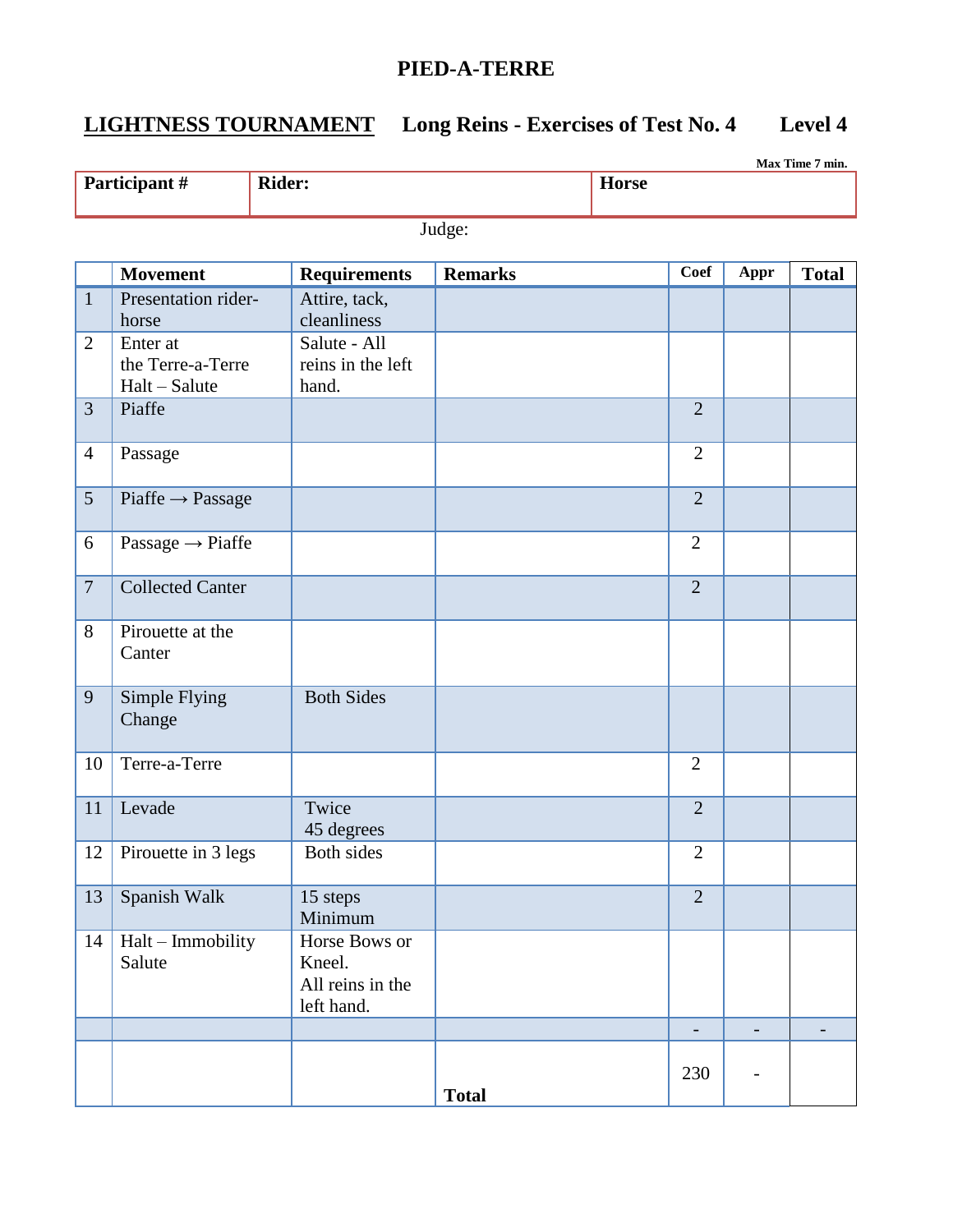| <b>Technical Composition</b>                                                            | Coef           | Appr | <b>Total</b> |
|-----------------------------------------------------------------------------------------|----------------|------|--------------|
| Terre-a-Terre (Collection, impulsion, regularity, cadence, balance, lightness, 2 beats) | $\overline{2}$ |      |              |
| Piaffe (Collection, impulsion, regularity, cadence, balance, elasticity, lightness)     | $\overline{2}$ |      |              |
| Passage (Collection, impulsion, regularity, cadence, balance, elasticity, lightness)    | $\overline{2}$ |      |              |
| Collected Canter (Collection, impulsion, regularity, cadence, balance, lightness)       |                |      |              |
| Impulsion and regularity of the horse                                                   | 3              |      |              |
| Submission and enjoyment of the horse                                                   | 3              |      |              |
| Balance and lightness of the horse                                                      | 3              |      |              |
| Self carriage                                                                           | 3              |      |              |
| Lightness and discretion of the rider's aids                                            | 3              |      |              |
| Descent of aids                                                                         | 3              |      |              |
|                                                                                         | 250            |      |              |
| <b>Total</b>                                                                            |                |      |              |

| <b>Artistic Presentation</b>                      | <b>Coef</b> | Appr | <b>Total</b> |
|---------------------------------------------------|-------------|------|--------------|
| Rhythm, selection of the music                    | 3           |      |              |
| Interpretation of the music                       | 3           |      |              |
| Choreography and use of the arena.                | 3           |      |              |
| Degree of difficulty                              | 3           |      |              |
| Harmony and grace between the rider and the horse | 3           |      |              |
|                                                   |             |      |              |
|                                                   | 150         |      |              |
| <b>Total</b>                                      |             |      |              |

| <b>Grand Total</b>           | Total |
|------------------------------|-------|
| <b>Movements</b>             |       |
| <b>Technical Composition</b> |       |
| <b>Artistic Presentation</b> |       |
| <b>Grand Total</b>           |       |

| First error: $1\%$ from the 100%       |    |  |
|----------------------------------------|----|--|
| to be deducted from the total obtained | 1% |  |
| Second error: 2 % from the 100%        | 2% |  |
| to be deducted from the total obtained |    |  |
| Third error: Disqualification          |    |  |
|                                        |    |  |

| <b>GRAND TOTAL</b> |  |
|--------------------|--|
|                    |  |
|                    |  |

| <b>Grand Total</b> | $\overline{\mathbf{x}}$<br>. | 100 | . ÷ 11 | $\frac{1}{2}$ (max test 1) | and the first security of the line |  |
|--------------------|------------------------------|-----|--------|----------------------------|------------------------------------|--|
|                    | T<br>$\Lambda$               | 100 |        |                            | $\equiv$                           |  |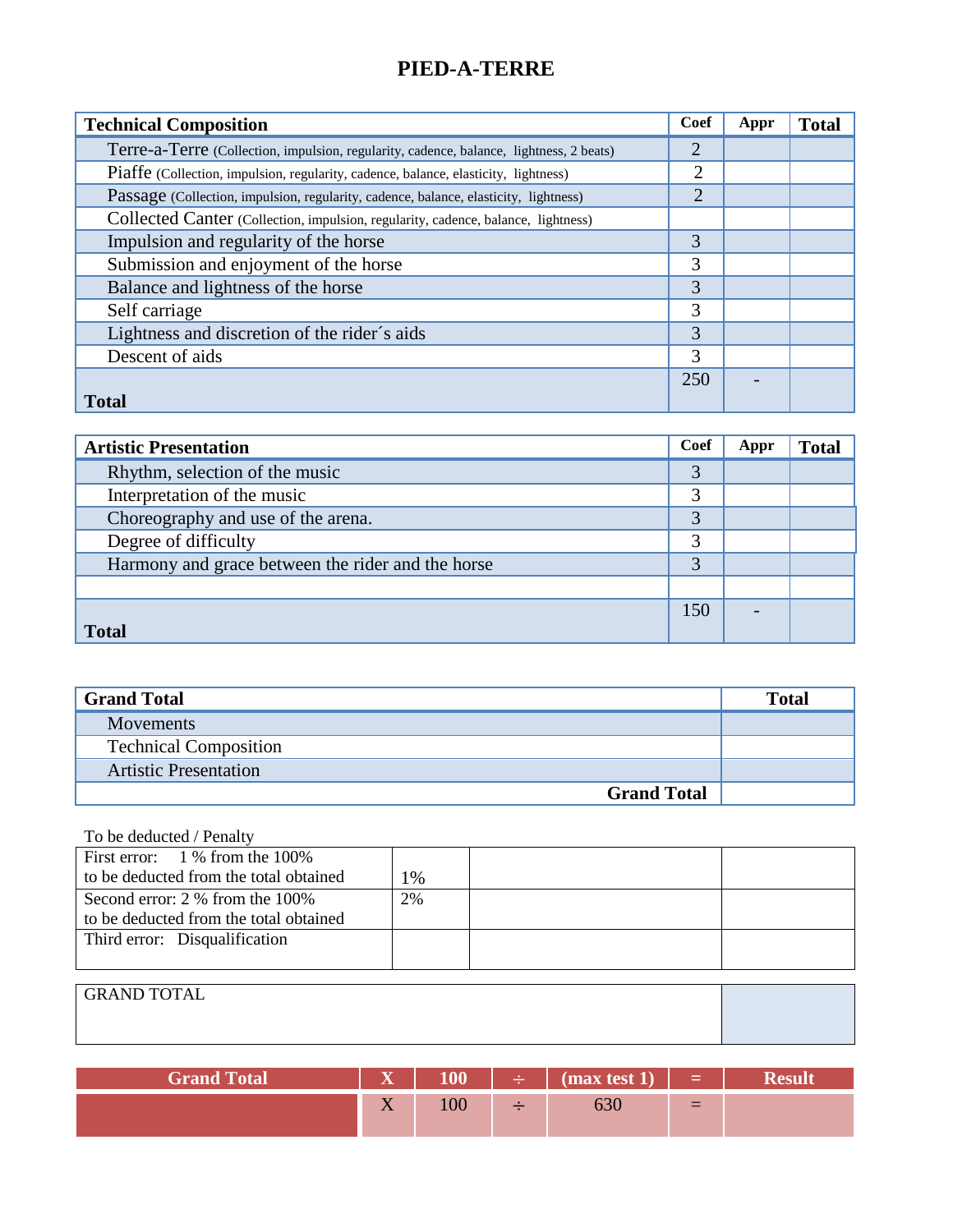**Max Time 7 min.**

## **LIGHTNESS TOURNAMENT Long Reins - Exercises of Test No. 5 Level 5**

**Participant # Rider: Horse** Judge: **Movement Requirements Remarks Coef Appr Total** 1 Presentation riderhorse Attire, tack, cleanliness 2 Enter at the Mezair or Terre-a-Terre Halt – Salute Salute - All reins in the left hand. 2 3 Passage 2 4 | Piaffe  $\rightarrow$  Passage  $\rightarrow$ Piaffe 2 5 Collected Canter 2 6 Flying Changes Every 4 strides 4 minimum 2 7 | Flying Changes Every 2 strides  $6 \text{ minimum}$  2 8 Tempi Flying Changes 6 minimum 9 Terre-a-Terre 10 steps Minimum. Both Sides 10 Pesade Twice 30 degrees 2 10 School Jump Show a school Jump 2 12 Pirouette in 3 legs Both sides 2 13 Spanish Walk 15 steps Minimum  $\overline{2}$ 14 Halt – Immobility Salute Horse Bows or Kneel. All reins in the left hand.  $\mathfrak{D}$  - - - **Total**  $250$  -